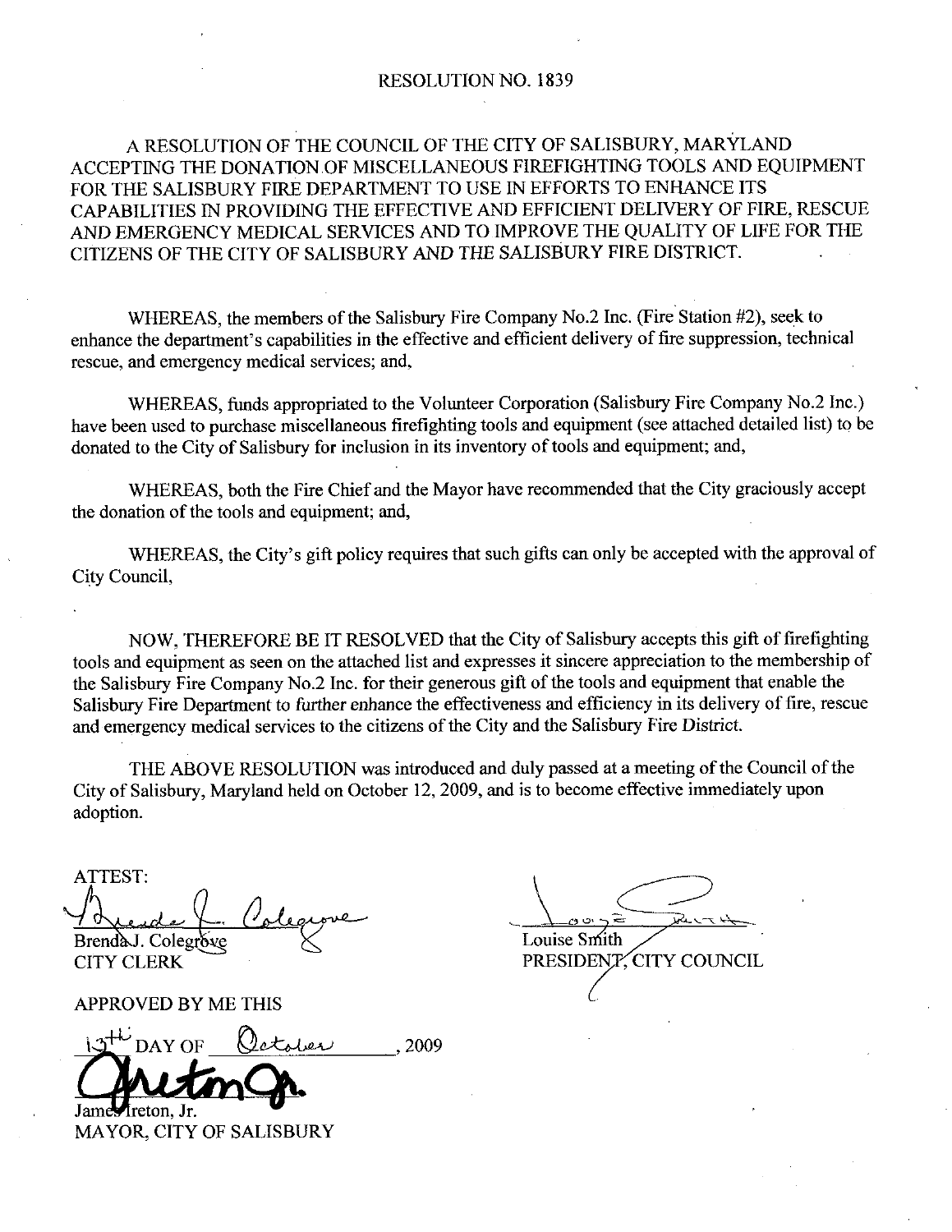### Salisbury Fire Department

#### Quint Equipment Standard

#### **SECTION 1 - HOSE**

k

Supply lines

- 7 Sections of Fire Quip Hydro Flow 5" x 100' yellow with 5" storz couplings
- 1 Section of Fire Quip Hydro Flow 5" x 100' red with 5" storz couplings
- 1 Section of Fire Quip Hydro Flow 5" x 35' yellow with 5" storz couplings
- 1 Section of Fire Quip Hydro Flow 5" x 50' yellow with 5" storz couplings  $\bullet$
- 10 Sections of Fire Quip 800  $3.0$ " x 50' white with 2.5" NH couplings pyrolite

**Attack Lines:** 

- 5 Sections of Fire Quip 800 2.5"  $\times$  50' white with 2.5" NH couplings pyrolite
- 5 Sections of Fire Quip 800 2.5" x 50' white with 2.5" NH couplings p<sub>)</sub><br>8 Sections of Fire Quip 800 1.75" x 50' white with 1.50" NH couplings pyrolite
- 3 Sections of Fire Quip Attack Lite Poly 1.75" x 50' green with 1.50" NH couplings pyrolite
- 1 Section of Hose white in color with 1.00" x 100' NH couplings pyrolite
- 1 Section of Hose white in color with  $1.00" \times 50'$  NH couplings pyrolite
- 175 ft. garden hose

#### SECTION 2 - NOZZLES & ACCESSORIES

- 2 Akron Style 4864 Assault Nozzle, 1.50" NH, 175 GPM @ 100 PSI - $\bullet$ bales to be colored
- 2 Akron Style 2129 shutoff 1.5" NH female x 1.5" NH male with colored bale
- 2 Akron Style 439 dual stacked tips  $15/16$ " x  $1/2$ "
- 1 Akron Style 2393 Playpipe 2.5" NH x 1.5 NH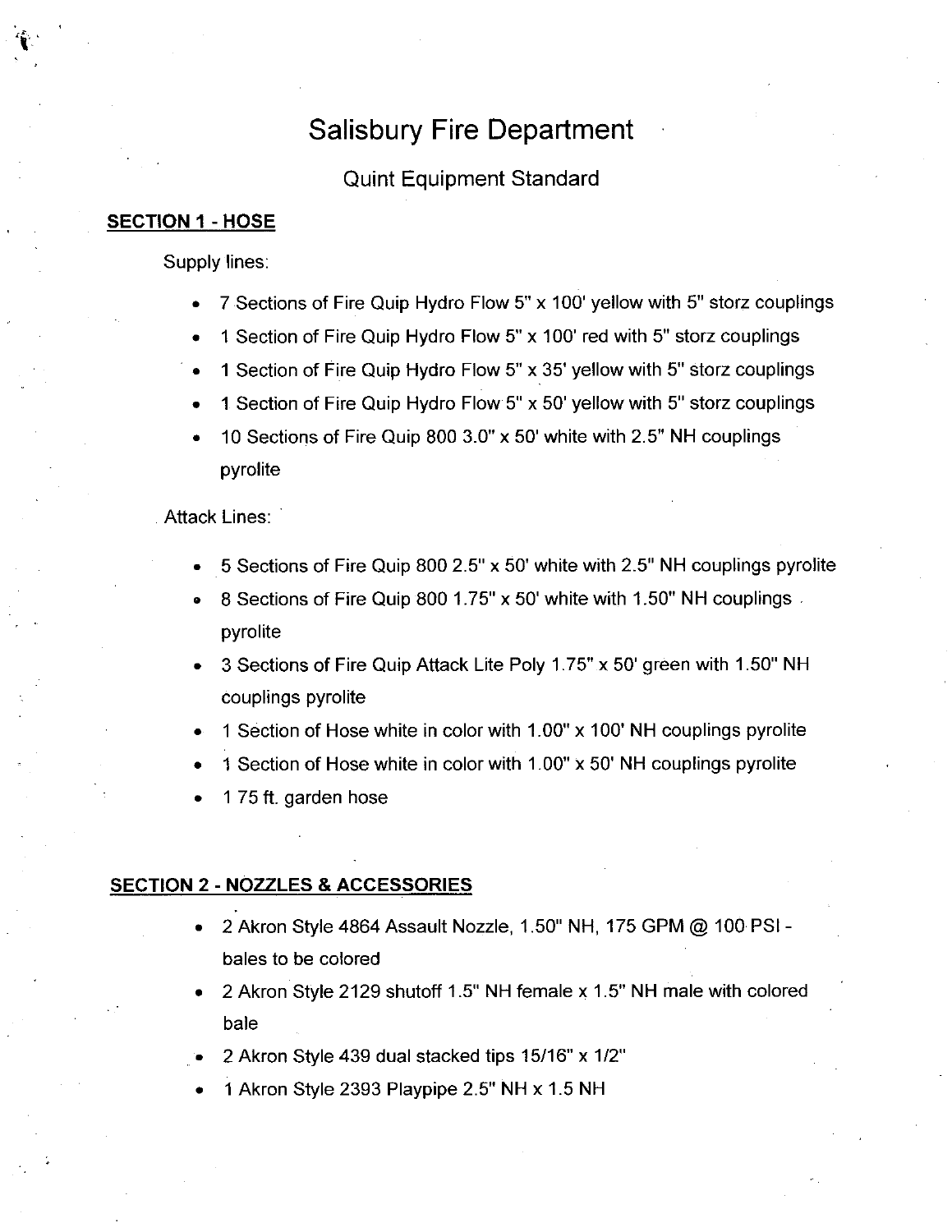- 1 Akron Style 4824 2.5" Assault tip
- 1 Akron Style 1442 breakaway blitz nozzle, 2.5"
- 1 Akron model 1702 1" NH booster nozzle
- 1 Akron Style 1088 Piercing Nozzle 1.5" NH x 3'
- <sup>1</sup> Akron Style 3443 Mercury Quick Attack Monitor with storage Bracket and stacked tips style 2420
- <sup>1</sup> Akron Style 777 Quick Attack foam tube
- 1 Akron Style 3125 in-line foam educator.
- 2 5 gallon pail of AFFF
- 3 Akron Style 448 spanner wrench holder with 2 #10 universal spanner wrenches
- 2 Kochek <sup>K</sup> 48 triple holders
- 6 Akron model #10 universal spanner wrenches
- 4 Akron model 17 hydrant wrenches
- 3 Kochek sets of 4 KS3 (4" & 5" LDH) wrenches with Holder [KS34]
- 3 Akron Style 1078 sprinkler shut-offs
- $1$  Kochek 6" NH female swivel long handle x 5" storz ball intake valve
- 1 Kochek 5" Storz x 2.5" NH Female 2 way Siamese
- 1 Kochek 5" storz x 4" storz adapter colored  $\bullet$
- 2 Akron Style 1581 gated wyes 2.5" NH female swivel x (2) 1.5" NH males  $\bullet$
- 2 Akron Style 1828 hydrant valve 2.5: NH
- 2 Akron Style 1828 hydrant valve 2.5:<br>1 Kochek 5" storz x (2) 2.5" gated wye
- 1 Kochek 6" NH female swivel long handle x 4.5" NH female long handle swivel
- 1 Kochek 6" NH double female swivel colored
- 1 Kochek 6" NH female swivel long handle x 2.5" NH female long handle
- 1 Kochek 5" storz x 2.5" NH male rigid
- 1 Kochek 5" storz x 2.5" NH female swivel
- 3 Kochek 5" Storz caps with cable
- 4 Kocheck 2.5" NH caps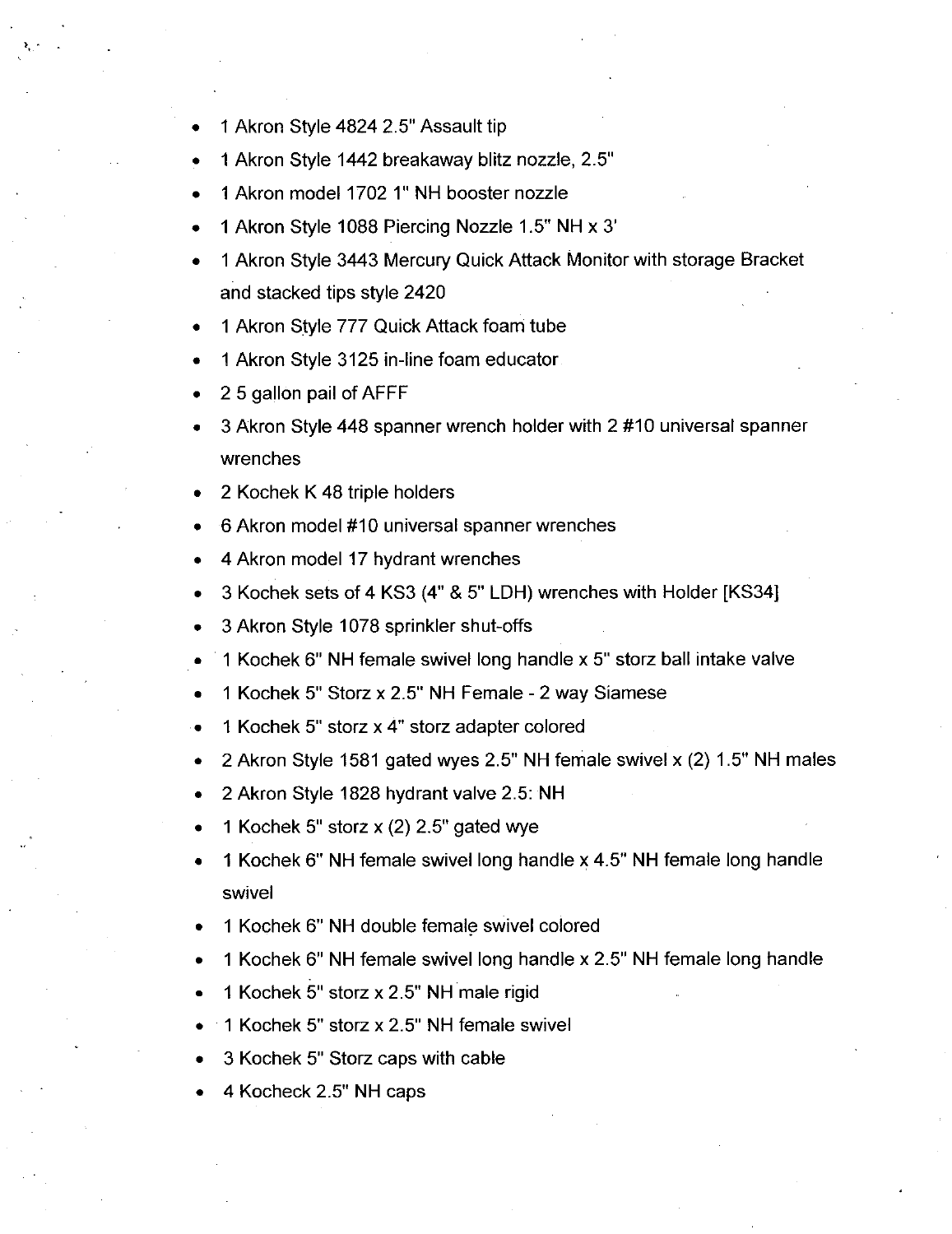- 4 Kochek 1.5" NH caps
- 2 Kocheck 1" NH caps
- 2 Kochek 1.5" NH female x 1" NH male
- 1 Kochek Hazmat adapters  $1.5$ " NH x (ght) male
- 4 Kochek 2.5" NH female x 1.5" NH male
- 1 Kochek 5" 2 man hose roller
- 1 Kochek 5" 2 man hose roller<br>4 Kochek 2.5" NH double female swive
- 4 Kochek 2.5" NH double fema<br>4 Kochek 2.5" NH double male
- 4 Kochek 2.5" NH double male<br>4 Kochek 1.5" NH double female swivel
- 4 Kochek 1.5" NH double male
- 2 Kochek 4.5" NH female swivel long handle by 5" storz elbow
- <sup>1</sup> High Rise Bag Blitz
- <sup>1</sup> High Rise Bag tool
- <sup>1</sup> High Rise Bag shoulder

#### **SECTION 3 - HAND TOOLS & SCBA**

- 6 SCBA complete
- <sup>6</sup> SCBA spare cylinders
- <sup>6</sup> Large SCBA masks
- 1 X-Large SCBA Mask
- <sup>1</sup> Small SCBA mask
- <sup>1</sup> SCBA voice amplifier
- 1 RIT pack
- <sup>1</sup> RIT accessory pack
- 1 36" Aluminum Pipe Wrench
- 1 24" bolt cutters fiberglass handles
- 1 36" bolt cutters fiberglass handles
- 2 Boston rakes BRH-6 Fire Hooks Unlimited
- 2 All purpose hooks APH-6 Fire Hooks Unlimited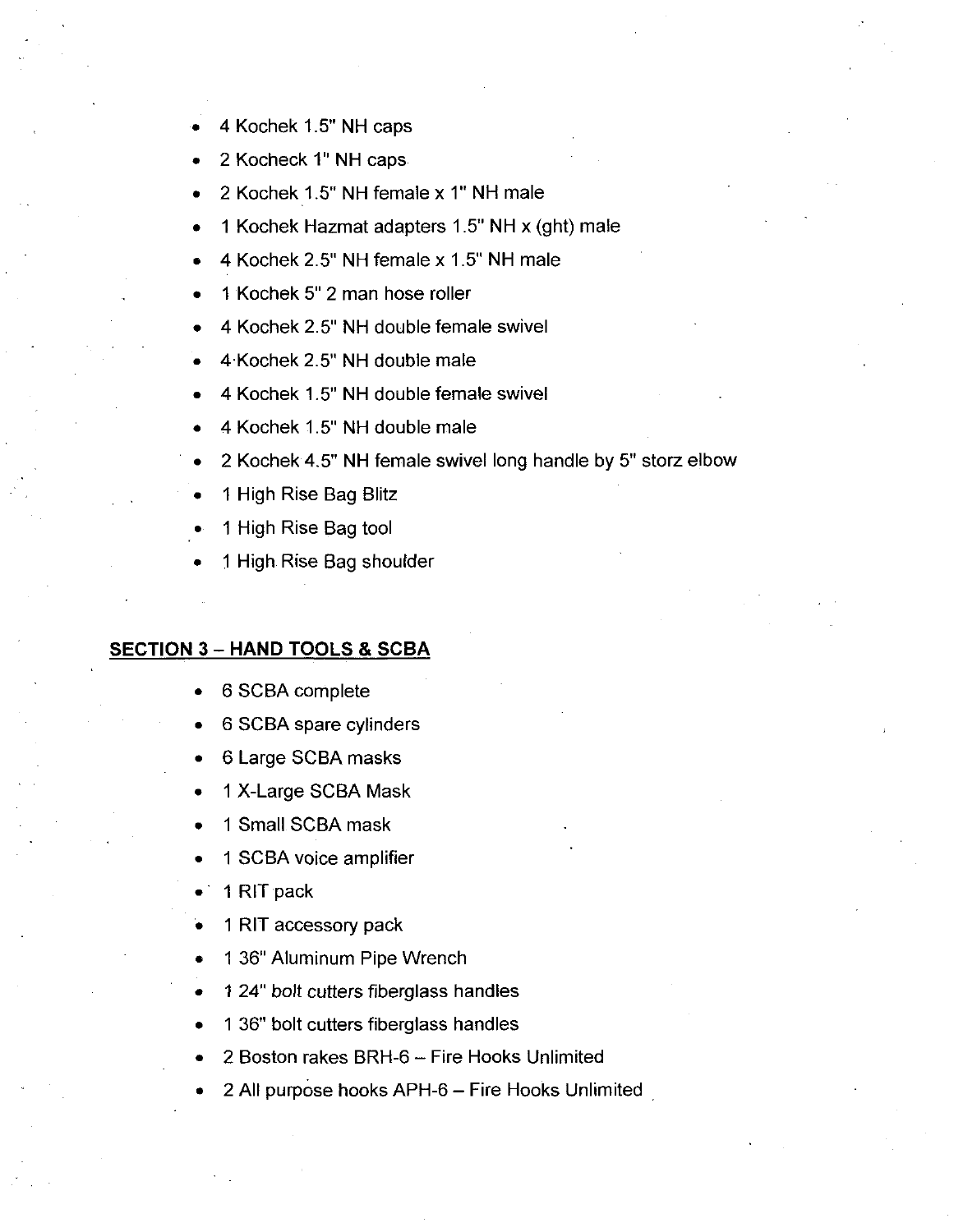- 3 Griff Hooks Fire Hooks Unlimited
- 2 Flat Head axes wooden handle WA-6  $4+$  Fire Hooks Unlimited
- 2 Pro Bar 30" Fire Hooks Unlimited  $\bullet$
- 2 Pick head axes wooden handle Fire Hooks Unlimited
- 1 Hurst Rabbit Tool kit #3629009 (tool, Hurst® Mini lite manual pump, hose, pry bar, hammer, and shoulder bag.)
- K tool with accessories
- R tool with accessories
- 42 ounce dead blow hammer
- 101b sledge hammer with fiberglass handle
- Master elevator Key Set
- Fire rake with removable handle
- Pinch bar
- Square Head Shovel
- Squeegee with removable handle
- Brooms with removable handle
- Red flare container
- 30 minute flares
- 15" hose clamp with bracket
- 10 Salvage covers 12'  $\times$  14' blue vinyl (roll of rip-stop plastic may substitute for some
- 4 gas meter
- 1 Bullard Thermal Imaging camera
- Binocular
- Tool box with assorted hand tools
- Electrical tool box
- Sprinkler tool box
- 4 Step Chocks  $-$  plastic
- 4x4 cribbing
- 2x4 cribbing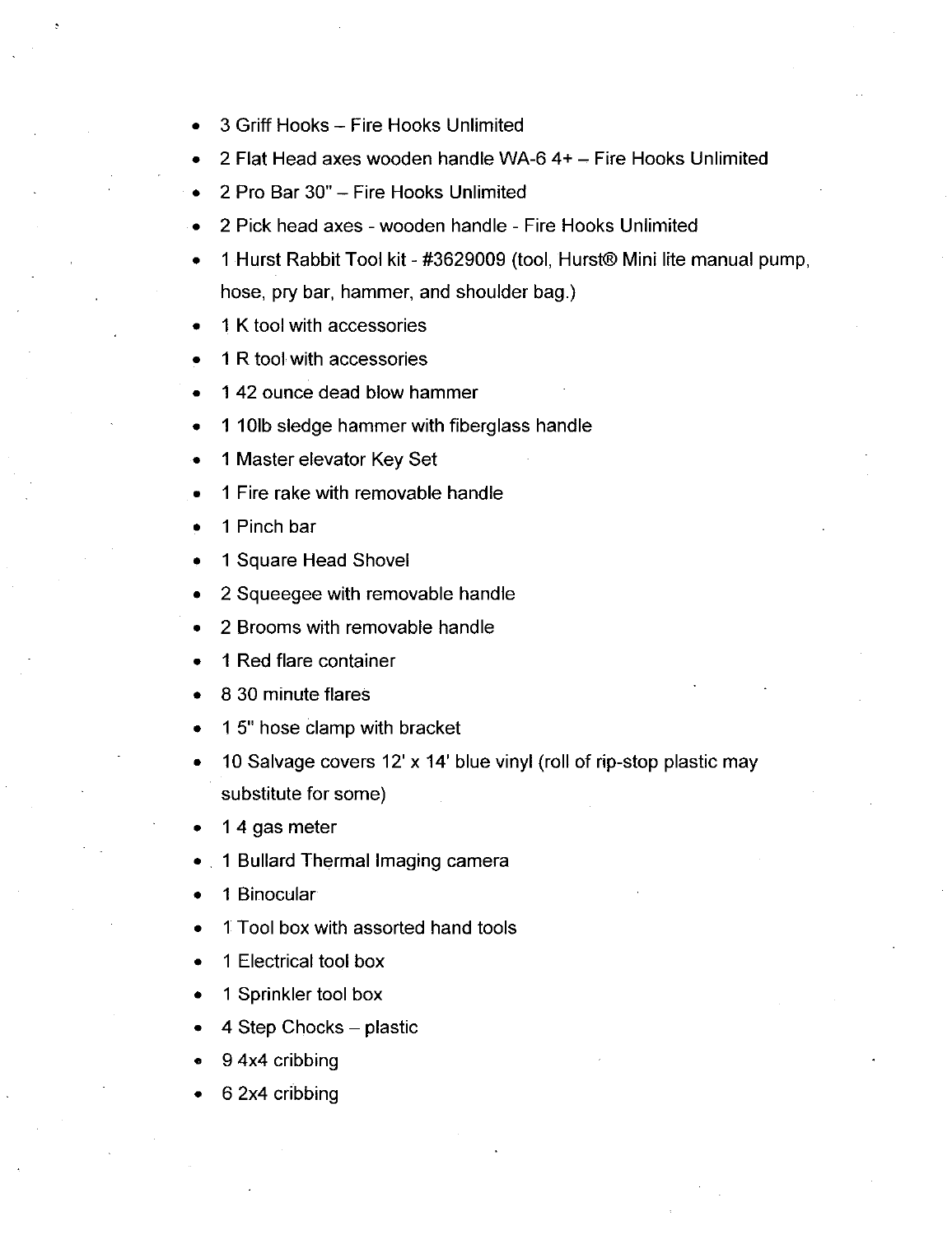- <sup>1</sup> Bag of assorted cribbing and wedges
- <sup>1</sup> City water shut off
- 1 20 lb. ABC extinguisher
- 1 15 lb. CO2 extinguisher
- 2 Pressurized water extinguishers
- <sup>1</sup> Set map books
- <sup>1</sup> Master King Ring
- <sup>1</sup> Bag absorbent
- 1 Glas-master
- 3 Traffic cones
- 2 Kochek wheel chocks
- 1 Big Easy tool w/wedge and bladder bag
- <sup>1</sup> Water cooler

#### SECTION 4 - POWER TOOLS, LIGHTS, ELECTRICAL

- <sup>1</sup> Partner K12 FD rescue saw
- 1 Cutter's Edge Multi-cut Fire Rescue saw 16" bar, 71 CC
- 1 Husqvarna Chainsaw 16" bar
- <sup>1</sup> Composite saw blade
- <sup>1</sup> Spare Bullet chain
- <sup>1</sup> Spare Chain saw chain
- <sup>1</sup> Hurst MOC combi tool with gas power unit and Streamline couplers
- 2 <sup>1</sup> gallon fuel cans
- 1 Tempest 16" negative pressure fan with door bar
- 1 Tempest 21" PPV electric with mister attachment with L520 connection on 10' cord
- on 10' cord<br>2 Akron Style ECR10 live reel with 100' of 12/3 yellow cable and direct wired junction box with  $(4)$  L520 females
- 2 Female twist to house male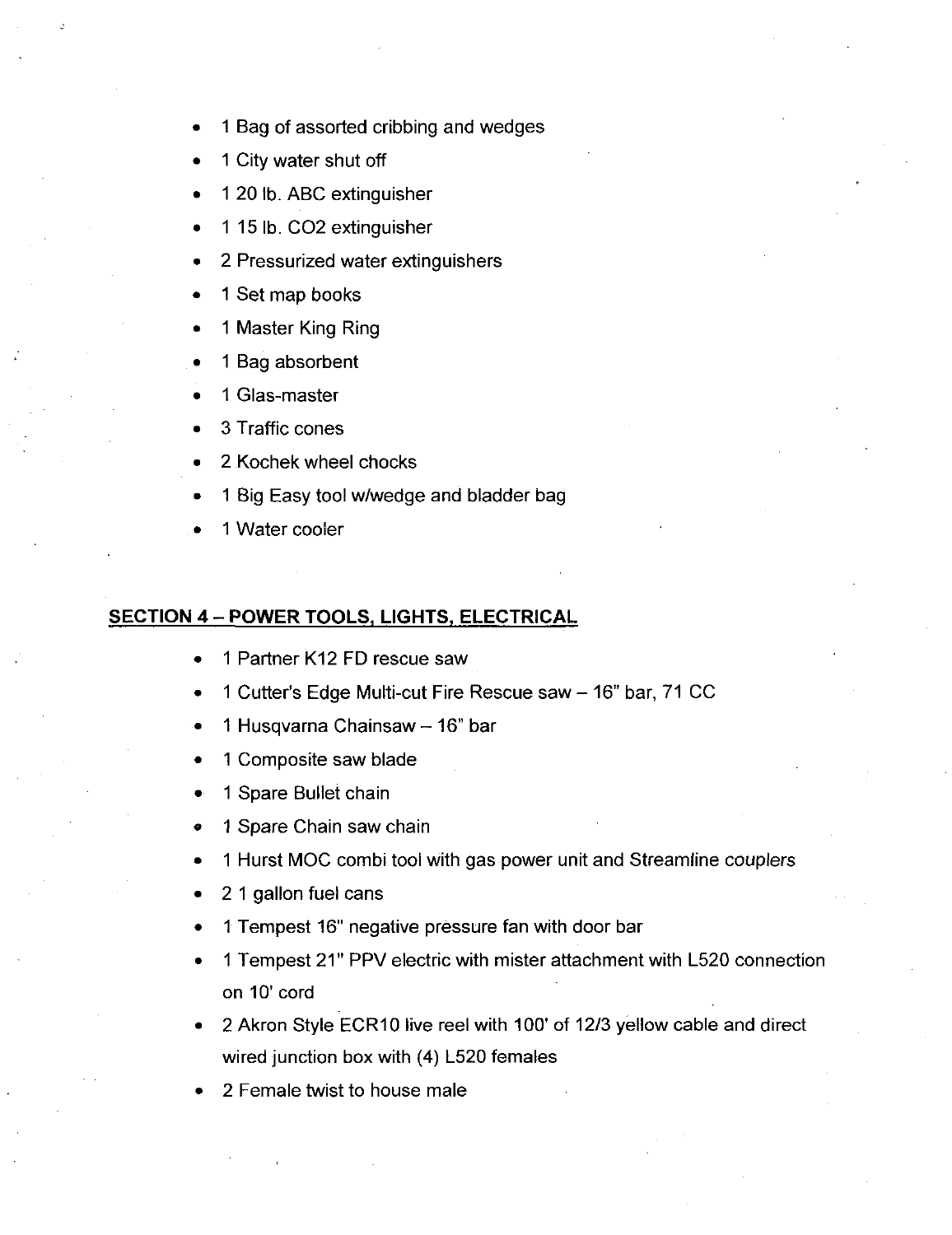- 2 Male Twist to house female
- 2 Fire Research FCA 750 watt portable flood light with L520 pigtail with 5<br>cord (model # FCA700-S75)
- 2 Fire Research quick release brackets for above
- 1 Milwaukee 15.0 Amp Super Sawzall® Reciprocating Saw
- 1 50' extension cord
- 1 Assorted Bi-Metal and wood cutting sawzall blades 1 Assorted Bi-Metal and wood<br>6 Pelican Big Ed rechargeab<br>4 Portable radios w/chargers
- 6 Pelican Big Ed rechargeable flash lights
- 

#### **SECTION 5 - ROPE & ACCESSORIES**

Rope

- 2 300' black 1/2" Kernmantle in black CMC 3 pocket rope bags
- 2 200' red 1/2" Kernmantle in red CMC 3 pocket rope bags
- 2 1/2" utility rope (Rope and bag colors to match that of Tower 16's)

#### **Accessories**

- <sup>2</sup> Rappel Racks
- <sup>2</sup> Eight Plates
- 4 Screamers
- <sup>2</sup> Load Releasing Hitch
- 16 Large steel locking "D" carabineers
- 16 Large :<br>8 Tri-links
- 8 Green Prusik loops
- 6 Red Prusik loop
- 4 Prusik Minding Pulley
- 4 3' anchor straps
- 4 5' anchor straps
- 27' anchor straps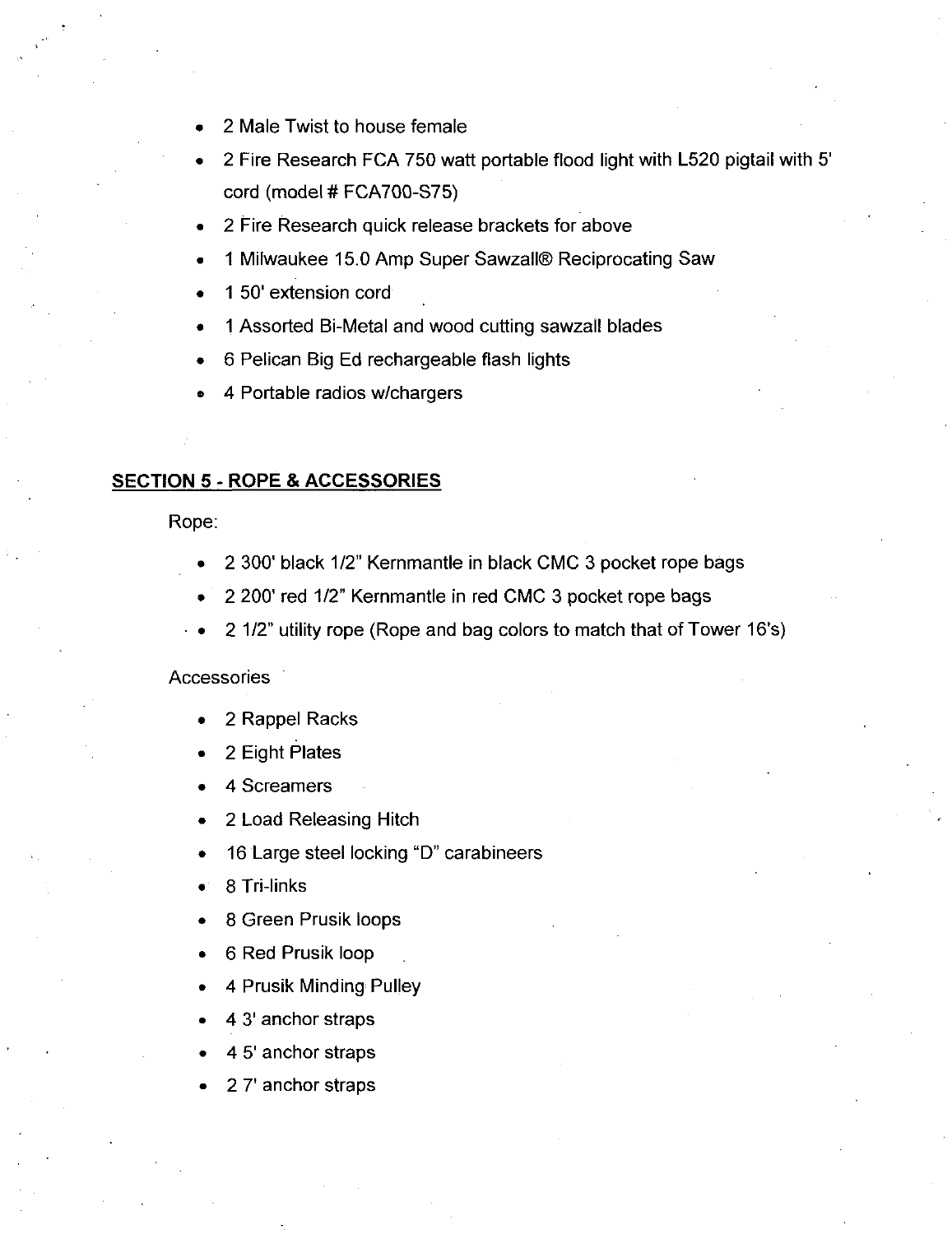- 2 10' anchor straps
- <sup>2</sup> Single 4 pulleys
- 4 Rigging plates
- 12 15' blue tubular webbing
- \* NOTE: 1 bag of each length set up as Main line package \*

\*\* 1 bag of each length set up as Belay package \*

#### **SECTION 6 - MEDICAL SUPPLIES**

- <sup>1</sup> BLS jump bag  $\bullet$
- <sup>1</sup> 02 bag
- <sup>2</sup> Back boards yellow in color with straps  $\bullet$
- 2 Back board strap bags
- <sup>1</sup> Portable suction matrix 827 2329with wall bracket 605 3733
- <sup>1</sup> AED per SFD Specification
- <sup>2</sup> Boxes of latex gloves
- 1 Box of nitrile gloves